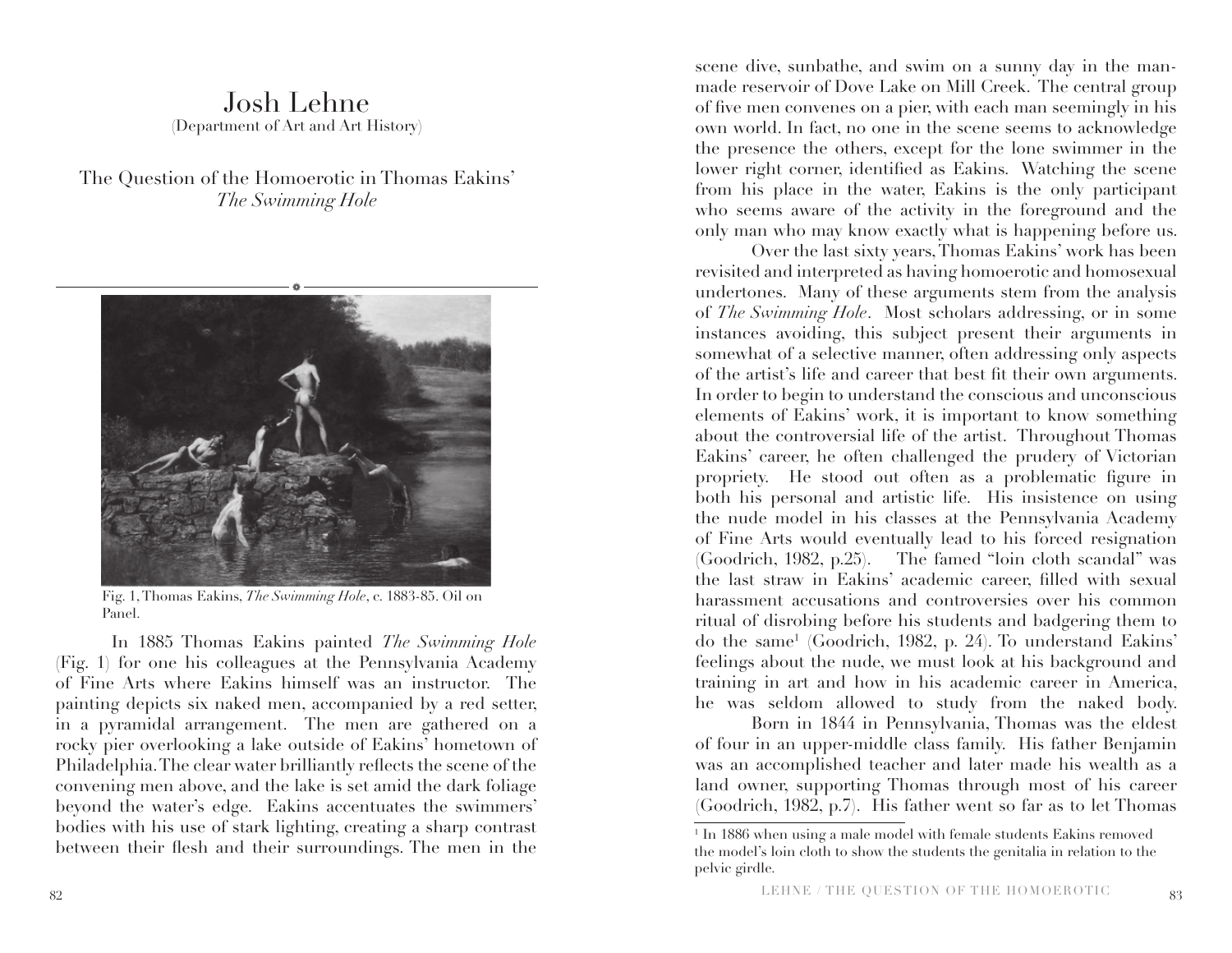live in the old family house, where he paid for his room and board, a gesture that always seemed to leave Thomas on the anxious side. After high school he studied at the Pennsylvania Academy of Fine Arts in 1861, while simultaneously studying anatomy at the Jefferson Medical College. In the American academies of Eakins' time the nude model was scarcely used. The students instead studied the human body from reproductions of sculptures from classical antiquity. On the rare occasions when the students were allowed to study from a naked model, it was required that the models wear masks to conceal their faces and identities identities (Goodrich, 1982, p.8). Upon graduation from the Academy, Eakins, under pressure from his father, headed to Paris and entered the Ecole des Beaux-Arts, where he began studying under Jean-Léon Gérôme in September, 1866 (Goodrich, 1982, p. 10). During his time in Paris, Eakins was able to study the unmasked naked body free of guilt. While in Paris he attended the Salons and was disenchanted with the French academy's treatment of the female nude. In a letter home to his father Eakins writes;

I can conceive of few circumstances wherein I would paint a naked woman, but if I did I would not mutilate her for double the money. She is the most beautiful thing there is except a naked man, but I never saw one exhibited. It would be a godsend to see a fine man painted in a studio with bare walls…I hate affectation (Homer, 2002, p.36).

The mutilation Eakins was describing was how the academy recast the display of nudity through the omission of the woman's genitalia and body hair. Being a strict realist Eakins believed this "castration" created a lie that was made more offensive by an allegorical veil that excused the painting and exhibition of nude women.

After some time in Spain studying the Spanish naturalists and developing a love for the works of Velazquez, Eakins returned to America in 1870. When the Pennsylvania Academy of the Fine Arts opened its new building in 1876, Eakins signed on as a professor teaching courses in life drawing and painting (Goodrich, 1982, p.20). His interest in anatomy and



Fig. 2. Studies of locomotion, in collaboration with Edweard Muybridge.

science is reflected in his anatomical lectures at the Pennsylvania Academy, wherein his students took part in dissections as Eakins had when he was a student. Being a man of science, he also developed an intense interest in photography, and he worked with Edweard Muybridge in photographing the naked body in studies of locomotion (Fig. 2) (Goodrich, 1982, p.21). After accepting the position at the Academy, Eakins used nude models as the basis of his teachings (Goodrich, 1982, p.19). He believed the study from the naked body was a critical component in art education and that the American academies and Victorian society were wrong to deny their future artists. Using male and female models in coed classes was considered outrageous as much by his colleagues as by the more conservative public. Rumors and exaggerations of exploits among models, students and himself in class led to accusations of sodomy $^2$  and his nude photographs of his ventures with students led to an ultimatum that called for his forced resignation in 1886 (Doyle, 2006, p.25).

In the year prior to his resignation, Eakins was approached by Edward Coates a committee member and art collector, about the commission of a painting. The result of this commission was *The Swimming Hole*, originally entitled *Swimming* by Eakins (Adams, 2005, p.306). The painting's original title. *Swimming*. and Eakins being the only figure actually swimming may suggest this image is about Eakins and his experience. In any case, the image expresses Eakins' feelings about manhood and masculinity generating many different explanations about what this male nakedness was meant to signify and whether the artist was aware of it or not. Having some knowledge of the artist's training and academic practices, the circumstances under which *The Swimming Hole* was painted must be examined in order to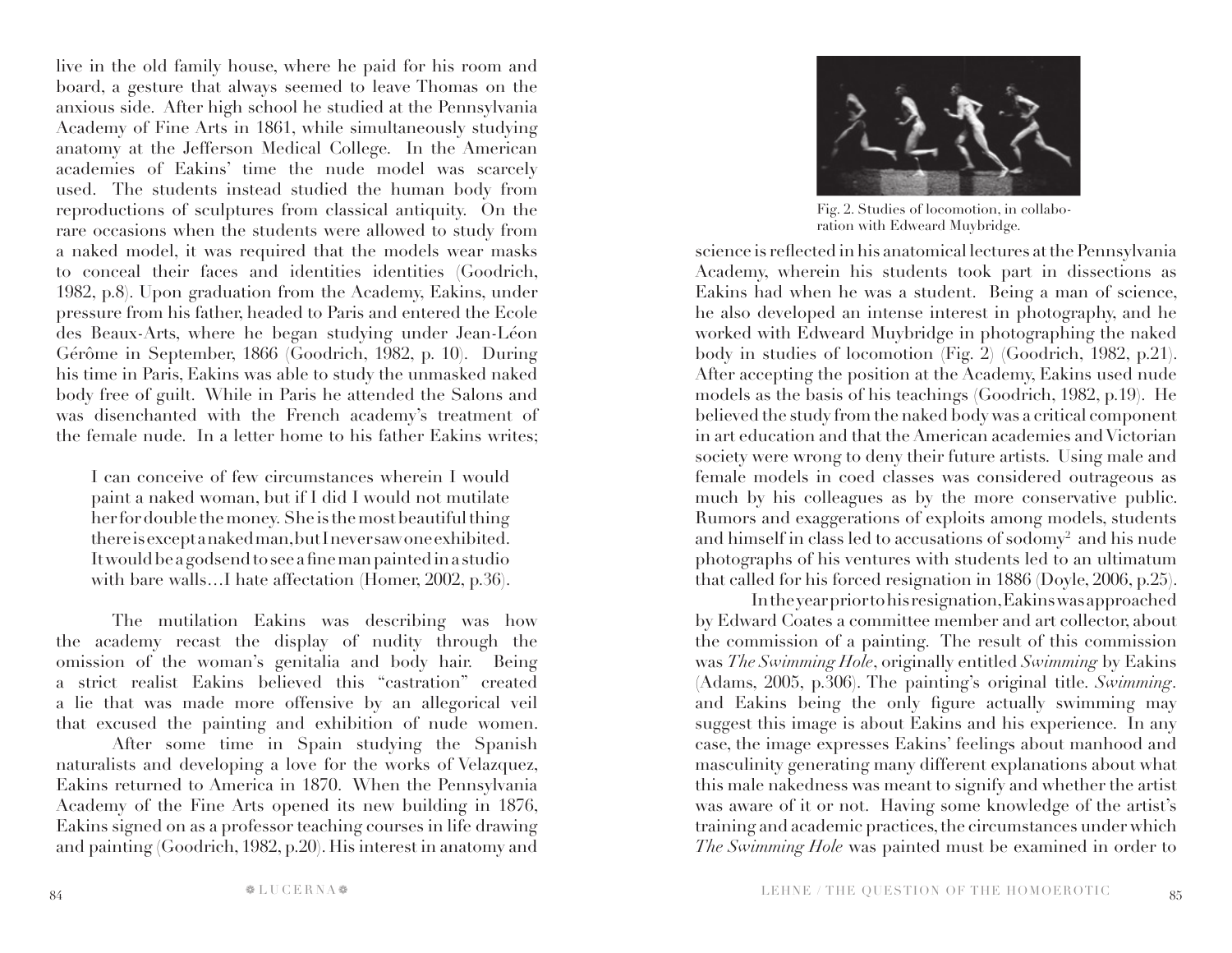analyze the extent of the sexual undercurrents in this painting.

In preparing *The Swimming Hole*, Eakins made several photographic studies of his friends and students, whom he used as models in the painting. Some of the photographs were taken at the dilapidated pier at Dove Lake where the painting is set (Berger, 2000, p.92). Some of the more provocative photographs were taken in the area around Dove Lake where Eakins photographed the men wrestling, playing tug of war and engaged in other outdoor activities in the nearby woods (figs. 3-8). These photographic studies become troublesome for some scholars attempting to decode Eakins' work. The photographs have been interpreted by various researchers as transcending the boundary of study and crossing into the realm of exhibitionism and voyeurism, saturated with latent homosexual desires. The "horseplay scenes" that show the men engaged in various hands-on activities have been read as coupling images in which Eakins, or someone else, has paired up the men in each image (Adams, 2005, p.315-318).

In the photographs at the scene of the painting the men interact and engage one another; this involvement with each other is also evident in his preliminary oil sketch (fig. 9). Yet in the final painting of the Swimming Hole the figures no longer seem to interact or even look at each other, except for Eakins watching from the corner. For whatever reason, Eakins' photograph and oil studies of the men, not only aware of one another but physically interacting with each other, were abandoned. In the end, the image is of the men disengaged, if not unaware of each other's presence, that is, except for Eakins alone in the water.



Fig. 3. Photo study at Dove Lake for *The Swimming Hole*, 1883.



Fig. 4. , Photo study at Dove Lake for *The Swimming Hole*, 1883.



Fig. 5. Seven Males, Nude, Two Boxing at Center, 1883



Fig. 6. Photo study at Dove Lake for the Swimming Hole, 1883.

Fig. 8. Males Nudes in a Seated Tug-of-War, 1883.



Fig. 7. Six Males, Nude, Wrestling, 1883.



Fig. 9. Oil Study for *The Swimming Hole*, 1883.

The painting shows all the male figures with no trace of clothing and yet, for whatever reason, Eakins has not painted any genitals. The central figure atop the pier becomes androgynous, if not more effeminate in posture, and the protrusion of the figure's buttocks is the focal point of the painting. The men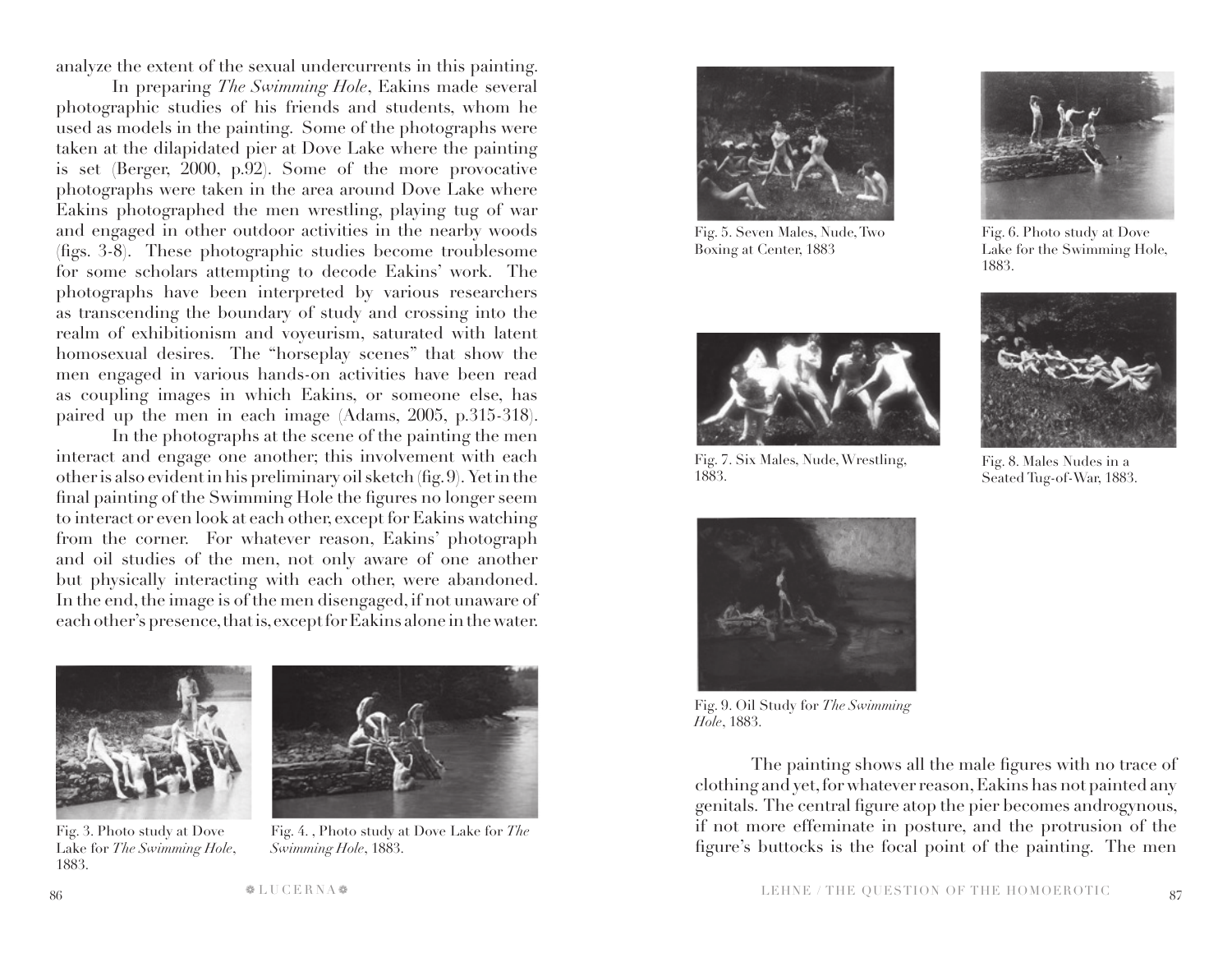that populate the composition would have been identifiable by the painting's main viewing audience at the Academy for which it was intended (Berger, 2000, p.92). However, Eakins included photographs of some his subjects alongside the painting when he exhibited it, negating the idea of his sitters' ambiguity and androgyny (Adams, 2005, p.321). Sexual readings into *The Swimming Hole* also stem from its unusual reception and the name changes it has undergone. The painting was commissioned by Edward Coates, a colleague of Eakins and a member of the Academy's Board of Directors. Coates had wanted a painting he could later dedicate to the school as a symbol of the caliber of artists the Academy would produce. However when presented with Eakins' final painting, Coates reluctantly accepted it only to later ask if Eakins would exchange it for an alternate work (Adams, 2005, p.323). Coates rejected the painting on the grounds of it being too aggressive in its display of naked men. The easily identifiable men—Eakins and his students from the Academy—further complicated matters for Coates. Coates probably feared that the other patrons at the Academy would associate him with Eakins' interest in the nude and the same conflicts that led to Eakins' expulsion from the academy less than a year after painting this image (Berger, 2000, p.90; Doyle, 2006, p.15). However, sources do not show any indication that the problematic elements of Eakins' work in his own time were centered on notions of homosexuality among his contemporaries.

 Scholars interested in trying to decipher any homoerotic content or undertones in Eakins' work today face a number of problems. For a long time there was a lack of critical analysis of the place of homoeroticism in his work, until the last thirty years when scholars used psychoanalytical tools in decoding elements of Eakins' work as having homoerotic meanings. Whitney Davis uses a Freudian perspective to discuss the sexual nature of Eakins' creative processes for *The Swimming Hole*. Davis believes that the suppression of Eakins' homosexuality is a hidden subject of his preparatory photographs and paintings (Davis, 1994, p.301-341). Davis and other researchers draw on Eakins' friendship with Walt Whitman, an open homosexual and admirer of Eakins' work, as an indicator of his sexuality. During Eakins' and Whitman's friendship, Eakins had photographed

Whitman with his younger male companion William Duckett, as well as painted one of many portraits of Whitman (figs.10, 11) (Homer, 2002, p.213). However, all sources discussing the nature of Whitman and Eakins' relationship define their friendship as one of mutual respect and admiration for one another's work and character. Jennifer Doyle asserts in *Sex Objects* that Eakins should be placed at the beginning of a homosexual visual tradition in American Art, linking his work to the portraits of Robert Mapplethorpe, and to the films and photographs of Andy Warhol (Doyle, 2006, p.22). Comparing Eakins nude photographs to Robert Mapplethorpe's naked African-American men and Andy Warhol's genital Polaroids, Doyle believes the link to be self evident. Doyle goes on to state that the spirit of play in the photographs for *The Swimming Hole* was direct inspiration for the homoerotic films *Lonesome Cowboy* and *My Hustler*, also by Andy Warhol (Doyle, 2006, p.22). This is problematic in that Doyle's argument looks back from the present. Eakins in all likelihood was not attempting to establish this visual tradition nor was he aware that he was taking part in the creation of one. The correlations that Warhol and Mapplethorpe may draw from Eakins' work were strictly by the former's study of the latter.

Eakins and his images of nudity become more complicated when we consider again how Eakins does not show any genitals in his final painting of *The Swimming Hole*. The resulting androgynous figures can be seen throughout his work and only further confuse matters when we consider the letter to his father stating his distaste for French castration of the female nude. In his 1883 painting Arcadia (fig. 12), we again are presented with naked figures, all of whom conceal their gender. The middle and right figures are both males, while the seated figure to the right is female.

We know their gender and identity because the setting is Eakins' sister's farm and the models were his niece and nephew, as well as one of his students (figs. 13, 14, 15) (Homer, 2002, p.146). Ironically, Eakins concealed the genders of the figures and yet depicted the boys with pipes. The pipes can be read as the phallic instrument often attributed to the Arcadian god Pan, associated with eroticism, echoed by the title *Arcadia*.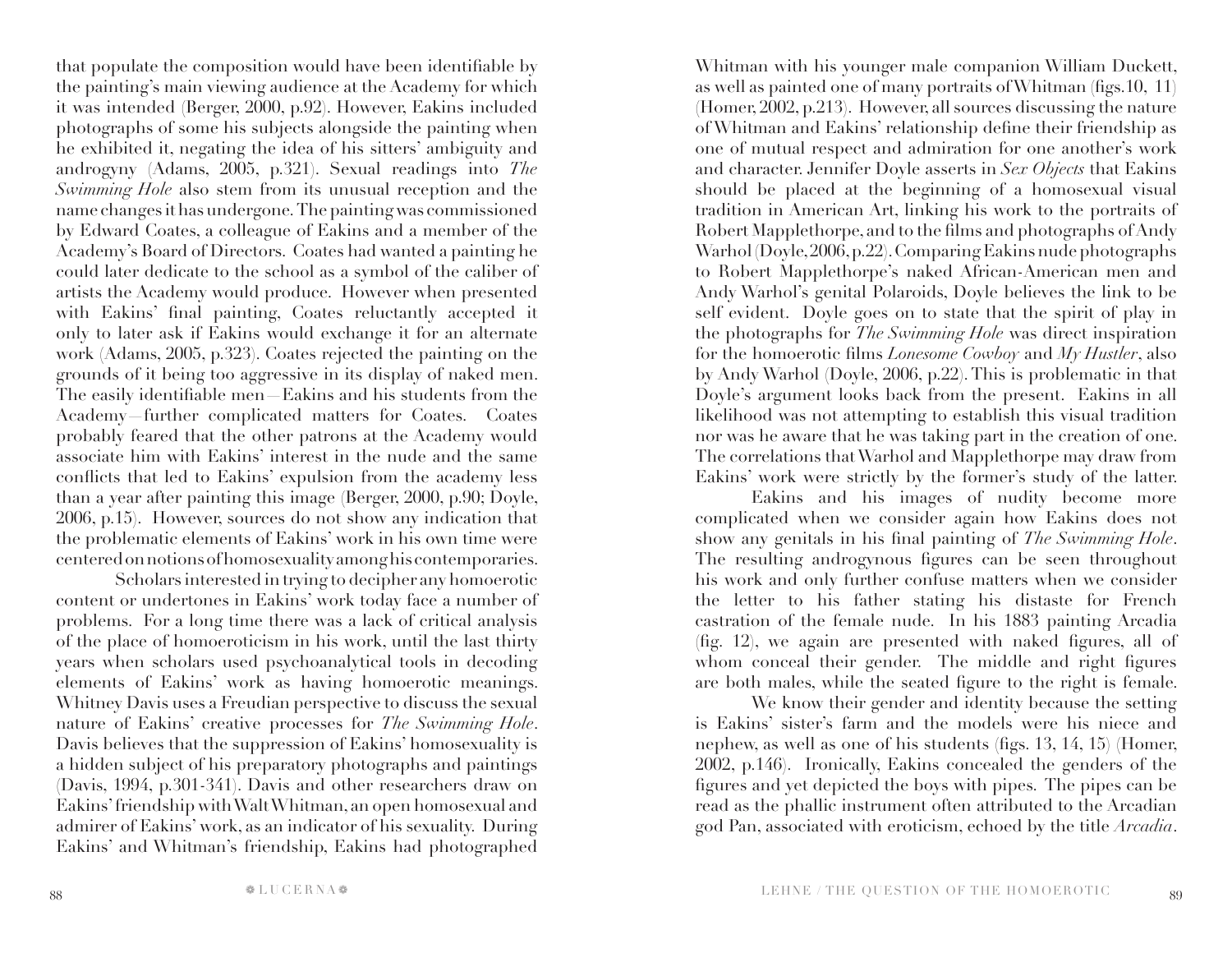



Fig. 10. Walt Whitman and Bill Duckett, 1886.

Fig. 11. Thomas Eakins, *Walt Whitman*, 1887-88.

The androgynous body is shown in several of Eakins' nude photographic studies for this image, as well as others done in and out of his studio. One particular image is of the artist himself in a feminine, Odalisque-like pose in which Eakins' gender is not discernable (fig. 16). Henry Adams makes note of Eakins becoming the androgynous other in his photograph of himself. These images of the castrated androgynous figures, both male and female, seem to only further blur the sexual connotations in Eakins' work.

The profusion of issues surrounding gender and sexual identity in Eakins' work only grows more complicated when we consider any one of his individual works in relation to others as I discussed above. Eakins scholars, early on and up until the present, remain sharply divided as to the meanings and underlying subjects of his work. Doyle and Davis, among others, still explore the homoerotic nature of Eakins' work arguing in Davis' case, that Eakins' paintings are "not not homosexual" (Adams, 2005, p.310). Davis believes that while Eakins' paintings and photographs may not convey any direct indicators of homosexuality, one cannot deny that there are elements of Eakins' work with latent homosexual undertones. Davis employs Freudian psychoanalysis and points to Whitman and Eakins' relationship as the basis of his theory. He argues that Eakins was drawn to Whitman's character as a great exhibitionist and, more significantly, as an open homosexual (Johns, 1983, p.145).



Fig. 12. Thomas Eakins, *Arcadia*, 1883.



Fig. 13. Photographic male study for *Arcadia*.



Fig. 14. Photographic male study for *Arcadia*.



Fig. 15. Photographic male study for *Arcadia*.



Fig. 16. Thomas Eakins nude, 1883.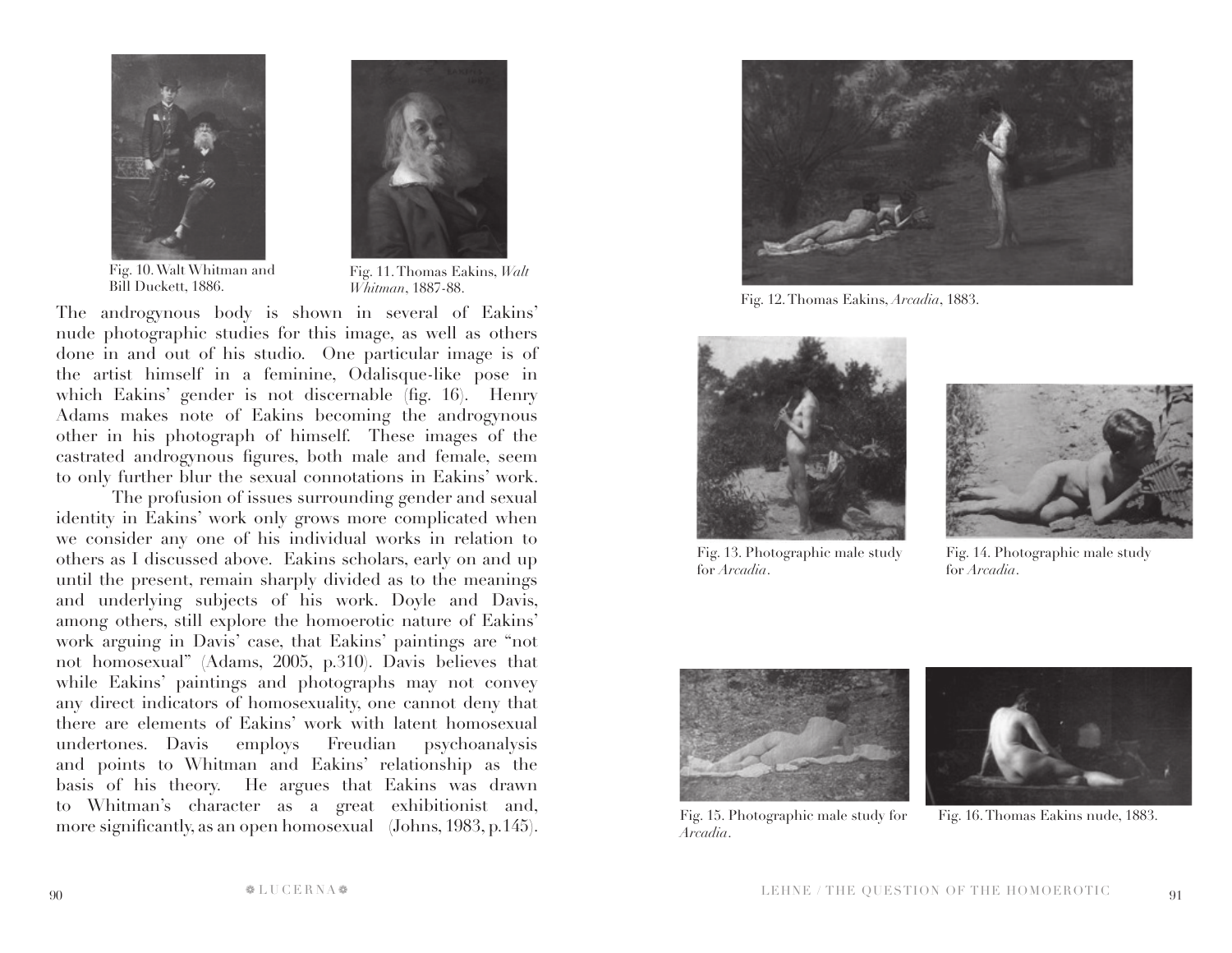Whitman, for Eakins, was the unconscious complement to Eakins' suppressed desires that Davis sees emulated in *The Swimming Hole* (Davis, 1994, p.309). The desires appear overtly in the preparatory images with the "coupled" pairs of boys that Eakins had staged in his photographs. The final painting marks a heavy revision and omissions when compared to the photographs and oil study's sentiments and acts as a visual marker to Eakins' suppression of his homosexual desires (Davis, 1994, p.328). In opposition to theories such as those put forth by Davis, there remains a large scholarly group that rejects ideas of homosexual or homoerotic tendencies in Eakins' work. Eakins' major biographers beginning with the pioneer of Eakins' biography, Lloyd Goodrich, and the contemporary scholars William Innes Homer and Martin Berger define Eakins' work with terms like "homo-social" to describe this painting. The homosocial reading of *The Swimming Hole* stems from the argument that the image is a celebration of the bonds between student and teacher and manhood and masculinity (Berger, 2000, p.96-98). Lloyd Goodrich is quick to dismiss any gay tendencies and addresses the men's naked interactions: "Eakins was always entirely natural about nudity, and preferred bathing without the benefit of bathing suits" (Goodrich, 1982, p.23).

The contemporary scholars opposed to the theories of homoeroticism in Eakins' paintings and photographs argue that these images are reflective of the artist's meditations on manhood, meant to convey an inspiring image of the modern man in Eakins' time. Berger and others maintain that the painting was to celebrate the success of local men while being an image that confirms the personal ties to the patron Coates (Adams, 2005, p.113; Berger, 2000, p.92). The setting of Dove Lake was a known manmade reservoir created by a local industrialist for his copper mine. The lake, created for the use of a nearby copper mill, both fulfilled the factories industrial requirements while intentionally creating a recreational area for local boating and swimming. According to Berger, the success of American industry thus led to the creation of the lake and afforded new opportunities for men to indulge in more leisurely activities. The connection becomes intimate to the patron who made his wealth in industrial speculation which permitted his

patronage of art and Eakins (Berger, 2000, p.92). For Berger, *The Swimming Hole* addresses gender through a promotion of masculinity that is affirmed in Eakins through his students' dedication to their professor. The students stand at the edge of the pier and on the metaphorical edge of success and manhood before joining their mentor in the lake. This sentiment is shared by William Innes Homer, who in protest against homosexual allegations describes *The Swimming Hole* as a:

relaxing moment of male companionship away from the cares, and the women of the city. The young men, and Eakins himself, are free to frolic in the nude. The painting expresses Eakins' own relaxed openness about the human body exposed fully and without embarrassment…there is no evidence that Eakins was gay, but he encouraged a closeness among his male students and young artist friends that recalls the kind of bonding enjoyed in the Whitman circle (Homer, 2002, p. 116).

Homer's view is a traditional one that is shared by many of the scholars who believe that Eakins' paintings were realistic images that celebrated a growing cult of the masculine in the forefront of the gilded age. Everyone seems to define the motivations at play in *The Swimming Hole* in a slightly different manner. There are some scholars who remain safely in the middle and cannot say one way or the other what exactly is going on in Thomas Eakins' paintings. It seems that most of these arguments are based on the omission and/or the embellishment of details that could disprove any one argument. I believe these different interpretations and often conflicting explanations are indications that there is something unexplainable beneath the surface of the artist's work. The question of Eakins' intentions or unconscious desires or fears that permeate these images is a question that, asked only so recently, is far from being answered. Most likely the sexual nature of the issues at play in Eakins' work was something not wholly known or understood to the artist himself. In any event, the continued work on the artist's amazing career and often troubled and controversial life puts us closer to understanding the complex nature of the work of one of America's greatest masters.